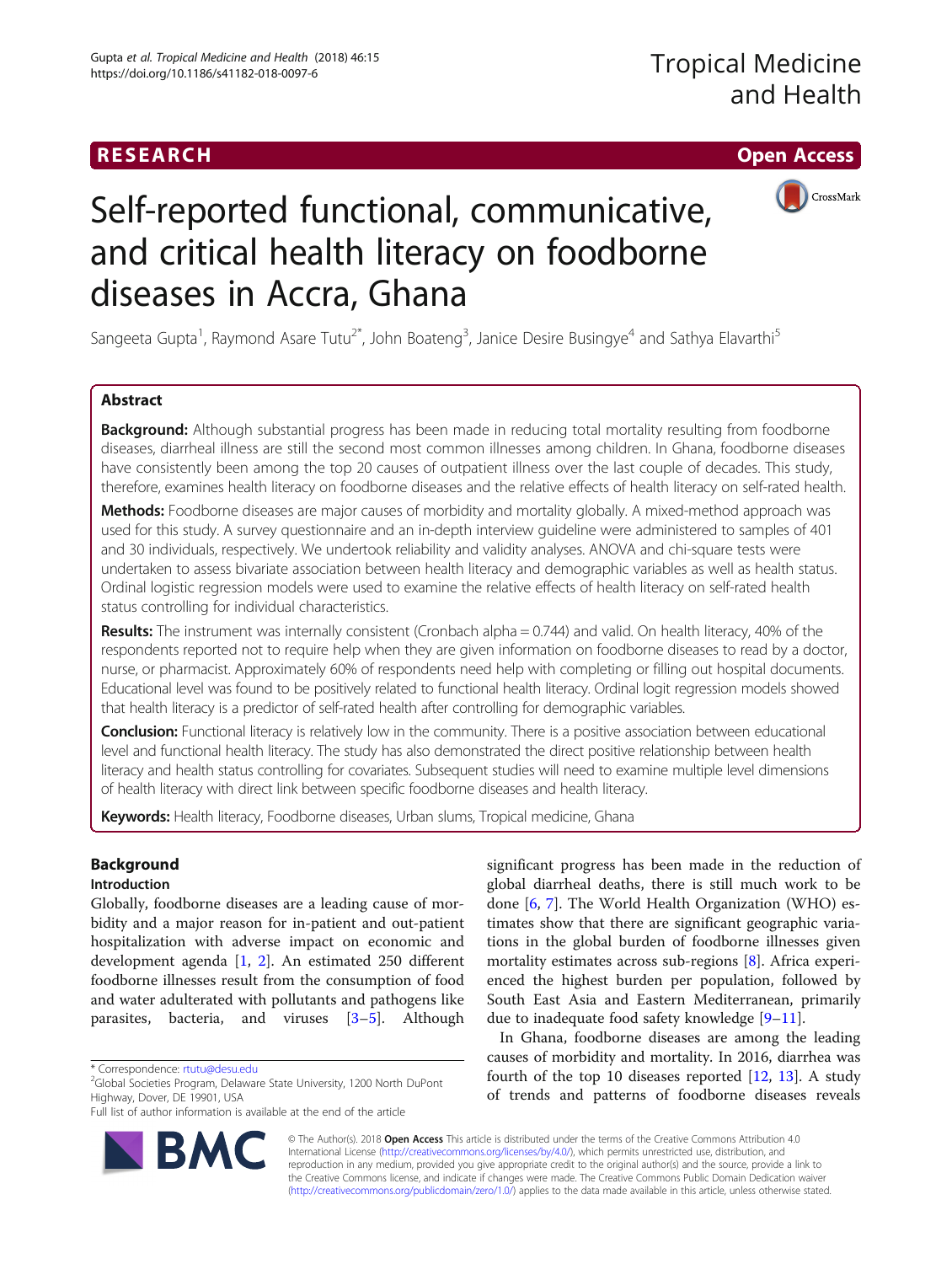differences in the number of cases that are reported in hospitals. For example, in an attempt to assess the patterns of foodborne diseases at the Ridge Hospital in Accra, Ghana, Osei-Tutu and Anto [[14\]](#page-8-0) found that the foodborne diseases commonly reported were typhoid fever, viral hepatitis, dysentery, and cholera.

There are wide-ranging sources of foodborne diseases in Ghana. While it has been affirmed that the home environment is a breeding haven for foodborne pathogens partly due to poor personal hygienic practices [[15\]](#page-9-0), other food-handling outlets contributing to foodborne diseases are restaurants, food vendors, local food stands, and institutions, like schools with feeding facilities, hospitals, as well as prisons, and these food outlets are responsible for over 70% of all traceable foodborne illnesses in the country [\[16](#page-9-0)–[20\]](#page-9-0).

Clearly, foodborne diseases are a major public health headache for Ghana. While a substantial amount of research has been undertaken to understand factors responsible for foodborne diseases—knowledge, attitudes, and practices of food-handlers; knowledge of consumers regarding food safety components and practices; and the patterns of foodborne diseases—there is little information on health literacy of urban poor consumers regarding foodborne diseases. This study, therefore, attempts to explore the functional, interactive/communicative, and critical health literacies on foodborne diseases among the urban poor in Accra, Ghana. Specifically, the study asks the following questions: (1) Are there associations between health literacy and individual demographic characteristics? (2) Is health literacy significantly associated with self-rated health status in James Town?

#### Health literacy as a conceptual and practical tool

Studies have shown the importance of health literacy in maintaining or improving population health  $[21-23]$  $[21-23]$  $[21-23]$  as well as the linkages between health literacy and individual/demographic characteristics [[24](#page-9-0), [25\]](#page-9-0). For example, health literacy is associated with racial and educationrelated health disparities primarily because health literacy is normally affected by general literacy [[24](#page-9-0)–[29](#page-9-0)]. Health literacy is a multidimensional concept and, consequently, has multiple definitions. For example, while the WHO [[4\]](#page-8-0) defines health literacy as "the cognitive and social skills which determine the motivation and ability of individuals to gain access to, understand and use information in ways which promote and maintain good health," the Institute of Medicine [[30](#page-9-0)] defines it as "the degree to which individuals have the capacity to obtain, process, and understand basic health information and services needed to make appropriate health decisions." Although these definitions may differ in their operationalization, both of them emphasize individual

capabilities that allow a person to get and use new health information. While health literacy goes beyond individual capabilities [[31](#page-9-0)], a number of seminal health literacy tools (e.g., Rapid Estimate of Adult Literacy in Medicine (REALM-R), the Test of Functional Health Literacy in Adults (TOFHLA), Health Activities Literacy Scale, and the Newest Vital Signs) have been developed to measure individual capacity [\[32](#page-9-0)–[35\]](#page-9-0). These instruments have, however, been critiqued for being lengthy and sometimes culturally inappropriate [[26](#page-9-0), [36](#page-9-0)].

Subsequent to these health literacy instruments, others have been developed for specific context and to measure specific health literacy definitions [[26](#page-9-0), [37,](#page-9-0) [38](#page-9-0)], as well as disease-specific measurements [\[39](#page-9-0), [40](#page-9-0)]. Chinn and McCarthy's [\[37](#page-9-0)] health literacy tool, a self-report items instrument, is largely premised on Nutbeam's [\[41](#page-9-0)] health promotion-oriented model which discusses three health literacy typologies: functional, interactive (communicative), and critical health literacies. Functional health literacy refers to the individual's basic ability to read and write as well as the possession of basic knowledge of health conditions. Interactive health literacy denotes social skills that can be used to acquire information and deduce meaning from different communication forms while applying it to various varying conditions. Critical health literacy indicates a higher level of social and cognitive skills that enables the individual to critically examine health information thereby able to exercise control over one's life course. These typologies, according to Sørensen et al.  $(42)$  p.4–5), "represent levels of knowledge and skills that progressively support greater autonomy and personal empowerment in health related decision-making, as well as engagement with a wider range of health knowledge that extends from personal health management to the social determinants of health. " Nutbeam [[43](#page-9-0)], therefore, argues that thinking of health literacy in this regard has crucial ramifications, not only for changing peoples' lifestyles and comprehension of prescription medication but also for improving peoples' knowledge and their capability to act.

Conceptually, Nutbeam's typologies, which have actions in health promotion such as education and social organization as their precursor, have a number of anticipated positive consequences across levels. In this study, we draw on Chinn and McCarthy's [[37\]](#page-9-0) and Nutbeam's model [\[41](#page-9-0)] to explore functional, communicative, and critical health literacy regarding foodborne diseases among the urban poor in Accra, Ghana. As recommended by Nutbeam [\[43](#page-9-0)], for examining communicative and critical health literacy, instruments were developed that assess oral literacy and societal abilities fundamental to negotiation and advocacy. This study is important because it will provide baseline information about the individual in an urban poor settlement's capability to act and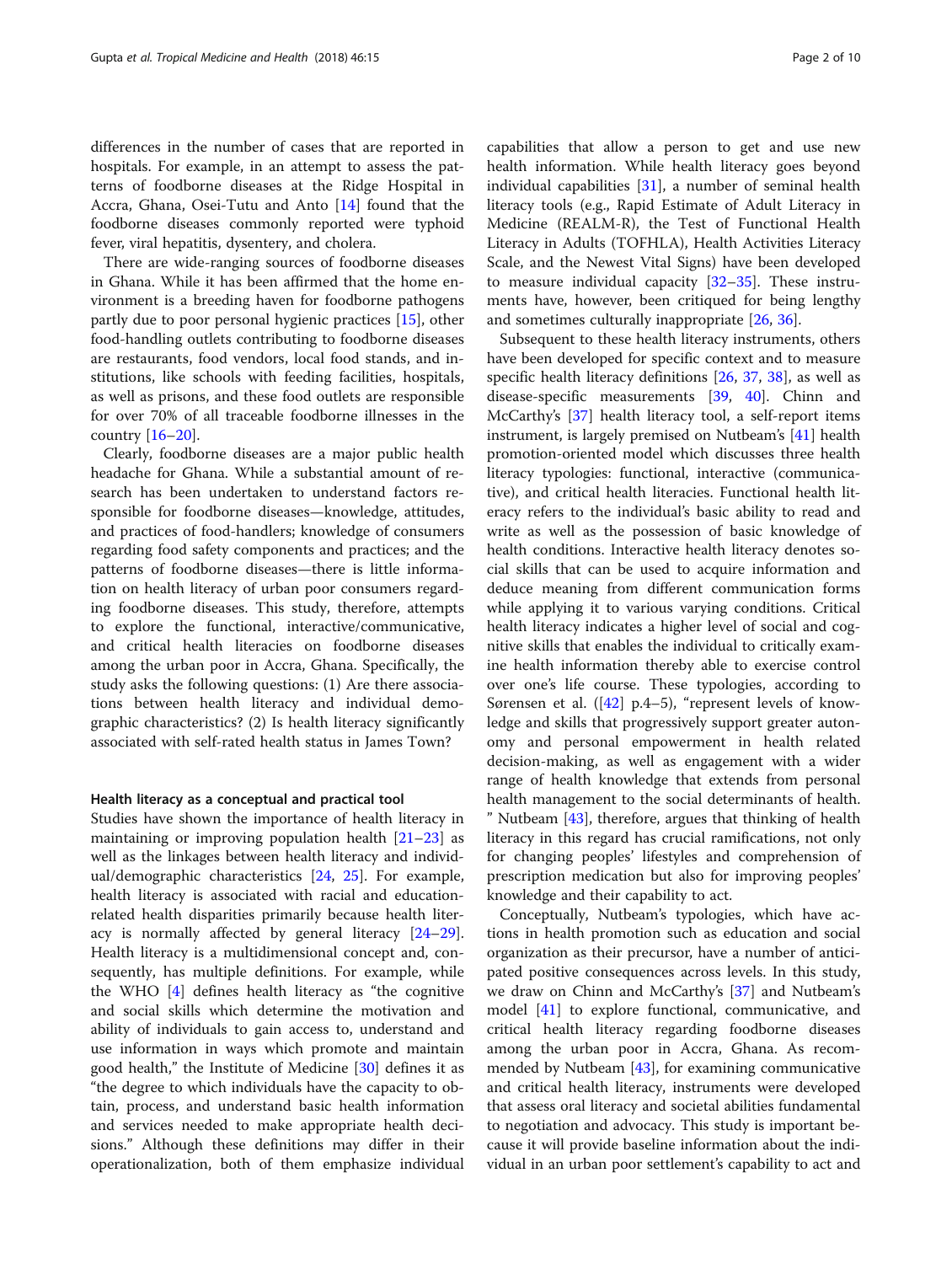the social skills to advocate for themselves regarding foodborne diseases.

# **Methods**

# 2.1. Study area

James Town is a community in the Ashiedu Keteke submetropolitan area in the city of Accra, Ghana. The neighborhoods that comprise the community are Sempe, Akanmaadzen, and Ngleshie. Although it is a formal settlement, it fits the United Nations definition of slum, especially regarding persons per room, housing materials, sanitation facilities availability, and garbage disposal  $[44]$  $[44]$ . It is estimated that the room occupancy rate of the community is 7–9 persons per room. This community was chosen for this study for two reasons: (1) there are reports of high prevalence of foodborne diseases such as cholera, diarrhea, as well as typhoid fever, and the submetropolitan area has been labeled a cholera endemic community  $[45]$  $[45]$ ; (2) the environmental conditions of the community make it susceptible to foodborne diseases incidence. Most of the community's households do not have private sources of water, and there are just a few public toilet facilities [\[46](#page-9-0)] which lead to the practice of open defecation. An environmental assessment of the area has described it as unhygienic and unclean. Environmental sanitation is mainly poor, partly due to improper waste dumping [\[47](#page-9-0)].

## 2.2. Sample size, sampling, and research instruments

In 2010, the population of James Town was 15,508. The population was projected using the exponential population projection method (growth rate 2.2%;  $t - 7$  years), and an estimated total population of 18,089 was determined. Epi Info 7 software was used to determine our sample size of 377 given the following power calculation statistics: confidence level = 95%; confidence interval  $(limit) = 5\%$ ; expected frequency (effect size) = 50%; design effect = 1; and cluster = 1. Ten percent more was added and 414 households were sampled. Out of these, a total of 401 individuals were administered the survey.

A mixed-method approach was used for this study. A survey questionnaire and in-depth interviews were administered. Chin and McCarthy ([\[37\]](#page-9-0) p.252) recommended that quantitative instruments should be complemented by qualitative methods "to derive a more nuanced and contextualized understanding of health literacy as a social practice, rather than a set of predefined skills responsive to quantitative measurement and analysis." The survey instrument was divided into sections: (1) closed-ended questions that elicited information on basic socio-demographic variables such as sex, age, education level, educational attainment, marital status, and employment status; (2) self-reported items (nine) on health literacy regarding foodborne diseases with each

item having the response options "not at all," "rarely," "sometimes," and "often." Three questions each were developed that explored functional literacy, interactive/ communicative and critical health literacy. The selfrated health statuses of respondents were elicited by using self-reporting of subjective health assessment. Specifically, respondents rated their health on a scale of 1 (poor health) to 5 (excellent health), which were later recoded into "poor," "fair," and "good." Please see [Appendix](#page-7-0) for questionnaire information.

Out of the total sample of 401 respondents, 30 individuals were selected for the in-depth interviews. The instrument guideline for the in-depth interviews was open-ended questions that probed for explanations and descriptions to the respondents' (1) need for help with reading or comprehending information provided by medical personnel about foodborne diseases, (2) oral and interactive skills with medical professionals, and (3) attitudes and desire to seek information about foodborne diseases and be analytical about such information. For the research participants, foodborne disease was explained as "a disease caused by consuming contaminated food or drink including water."

## 2.3. Analyses of data

The analyses of the quantitative data consisted of descriptive statistics, reliability analyses, validity analyses, analysis of variance (ANOVA), chi-square tests, and ordinal logit regression. We begin with a description of the socio-demographic characteristics of the respondents. Cronbach alpha coefficients were computed to assess the internal consistency of the scale of the entire instrument used and its subscales. Subsequently, a principal component analysis with varimax rotation was conducted to assess the factor structure of the scale. Health literacy scores were computed, and the relationship between health literacy, individual characteristics, and health status using ANOVA and ordinal logit regression models was then assessed.

# 2.3.1. Reliability analyses

Reliability analyses were conducted to examine the internal consistency of the scale. A satisfactory Cronbach alpha value of 0.744 was achieved for the total scale of nine items. With regard to the subscales, the Cronbach alpha for the three items measuring functional health literacy was adequate (0.628), while the value for the three items measuring interactive health literacy was very good (0.830). The measure for the critical health literacy items achieved an adequate value of 0.625.

#### 2.3.2. Validity analyses

To examine content validity with regard to the fundamental structure of the major factors, a principal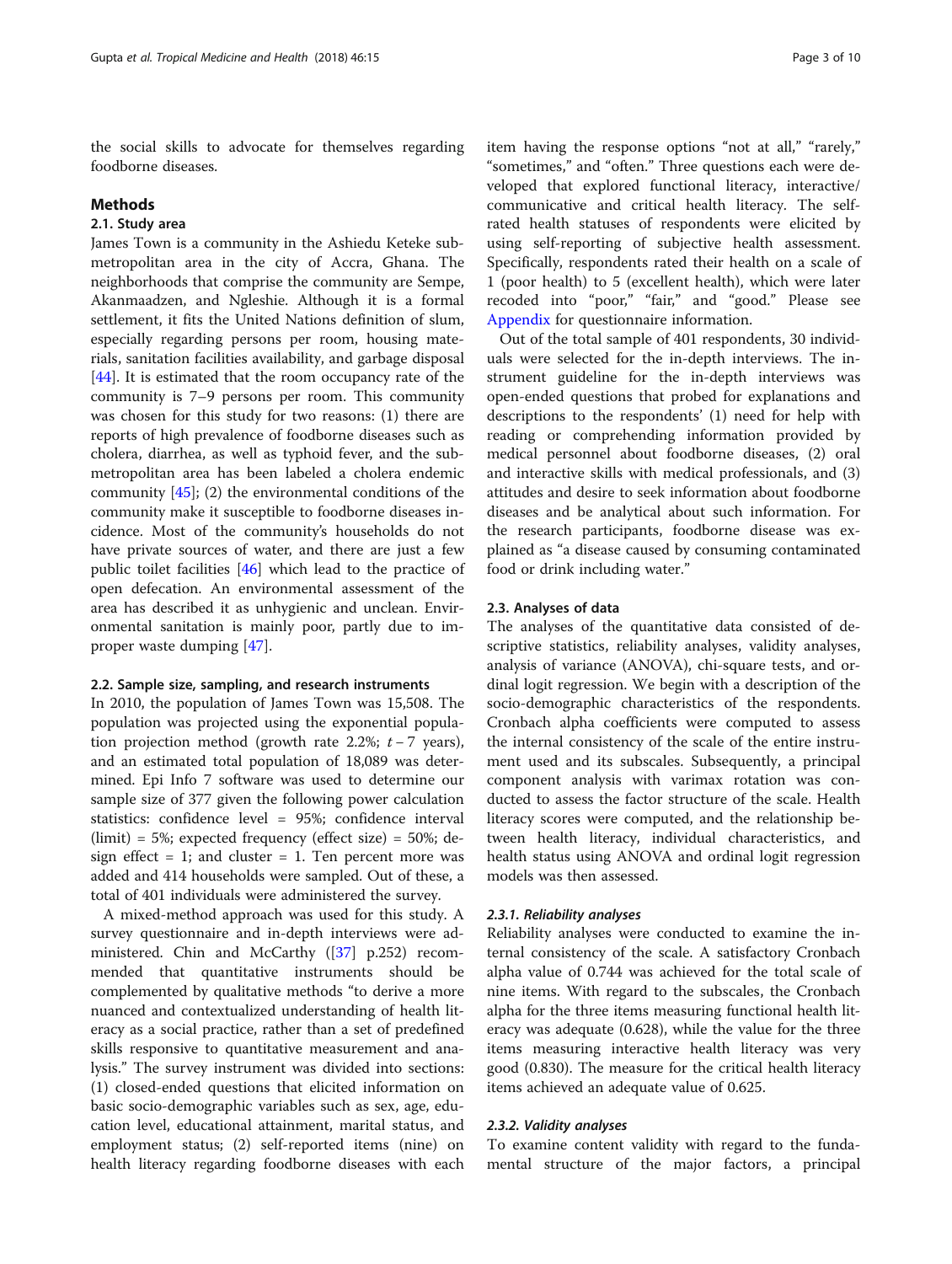component analysis with varimax rotation was conducted. In view of the fact that the items were measuring the three typologies of health literacy, this analysis was to enable the assessment of whether each instrument item is loaded onto factors as desired. The analysis showed three factor loadings that were extracted with eigen values greater than 1. The first component had an eigen value of 3.16, and the second and third components had eigen values of 1.56 and 1.01, respectively; the three components accounted for 64% of the total variance. After the rotation, the interactive health literacy items all loaded onto factor 1, and the critical health literacy questions all loaded onto the second factor. The functional literacy questions loaded onto factor 3 (see Additional file [1](#page-8-0)).

#### 2.3.3. Univariate and multivariate analyses

ANOVA tests were used to examine bivariate relationships between the demographic variables (sex, age, educational level, educational attainment, marital status, employment status, religious affiliation, income) and health literacy scores. Ordinal logit regression models were run to assess whether health literacy were associated with health status. A main effect term (model 1) with health literacy and sex (the independent variables with the strongest of bivariate association with health status given an alpha value of 0.05) was built; then, an all two-way interaction terms with the other independent variables (models 2 and 3) was built, and, finally, a main effect term with health literacy and all the demographic characteristics that were significantly associated with self-rated health at the bivariate stage (model 4) was built. The model diagnostics suggests that the data fits the model well. That is, the assumption underpinning the proportional odds statistics have not been violated. Additionally, the multicollinearity analyses showed that none of the variance inflation factor values exceeded 10.

## 2.4. Qualitative data analyses

On the in-depth interview questions, a thematic analysis was carried out along the lines of the explanations given by respondents for their functional, interactive, and critical health literacy skills, thereby enabling deeper understanding. Transcribed data texts were read for emerging themes within the context of the study aims. Reading and re-reading of transcripts uncovered categories and associated concepts. Therefore, a method of triangulation was adopted, which is not simply meant to validate the survey responses, but to irradiate complementary facets of health literacy. The patterns that are important for the description of the quantitative results on selfreported reading, comprehension, writing, oral literacy, and societal abilities fundamental to negotiation and advocacy were appreciated. The similarities and differences across the health literacy typologies were depicted, as well as ensuring consistency. This is important primarily because qualitative data analysis is subjective and requires meticulousness and due diligence [[48\]](#page-9-0). The patterns in the responses for each of the typologies of health literacy were identified and described as part of the results. Essentially, thematic analyses were used in this study as a *contextualist* technique, which appreciates how research participants make meaning of their health literacy experiences and how the broader cultural environment may influence those meanings.

# 3. Results

# 3.1. Characteristics of the study participants

As shown in Table [1,](#page-4-0) 60% of the respondents were female and nearly another 60% had junior high school level of education or lower, whereas about 42% were single, 38% reported that they were married, and 7% in consensual unions. While 7% indicated they had "poor" health status, 47% and 46% reported to have "fair" and "good" health, respectively.

# 3.2. Health literacy scores, demographic characteristics, and health status

Regarding the scores on the health literacy skills items, while about 40% of the respondents reported not to require help when they are given information on foodborne diseases to read by a doctor, nurse, or pharmacist, almost 22 and 27% said they needed help "sometimes" and "often," respectively. With respect to the interactive/ communicative health literacy items, 20 and 56% of the respondents indicated that they "sometimes" and "often," respectively, provide all the information needed for their own help when they talk to a doctor or nurse about foodborne diseases. Age, sex, employment status, and overall health literacy were found to be significantly associated with health status. Results from ANOVA examining the relationship between individual demographic characteristics (including sex, age, educational level, religious affiliation, and marital status) and health literacy only showed significant association between the following: functional health literacy and educational level, as well as critical health literacy score and marital status. From Table [2](#page-5-0), under functional health literacy, we observed a statistically significant difference between the group with no education on the one hand and the groups with senior high school and tertiary education on the other hand. The differences in the means between primary education on the one hand and senior high school and tertiary on the other hand were statistically significant as well. With respect to critical health literacy and marital status, respondents who reported to be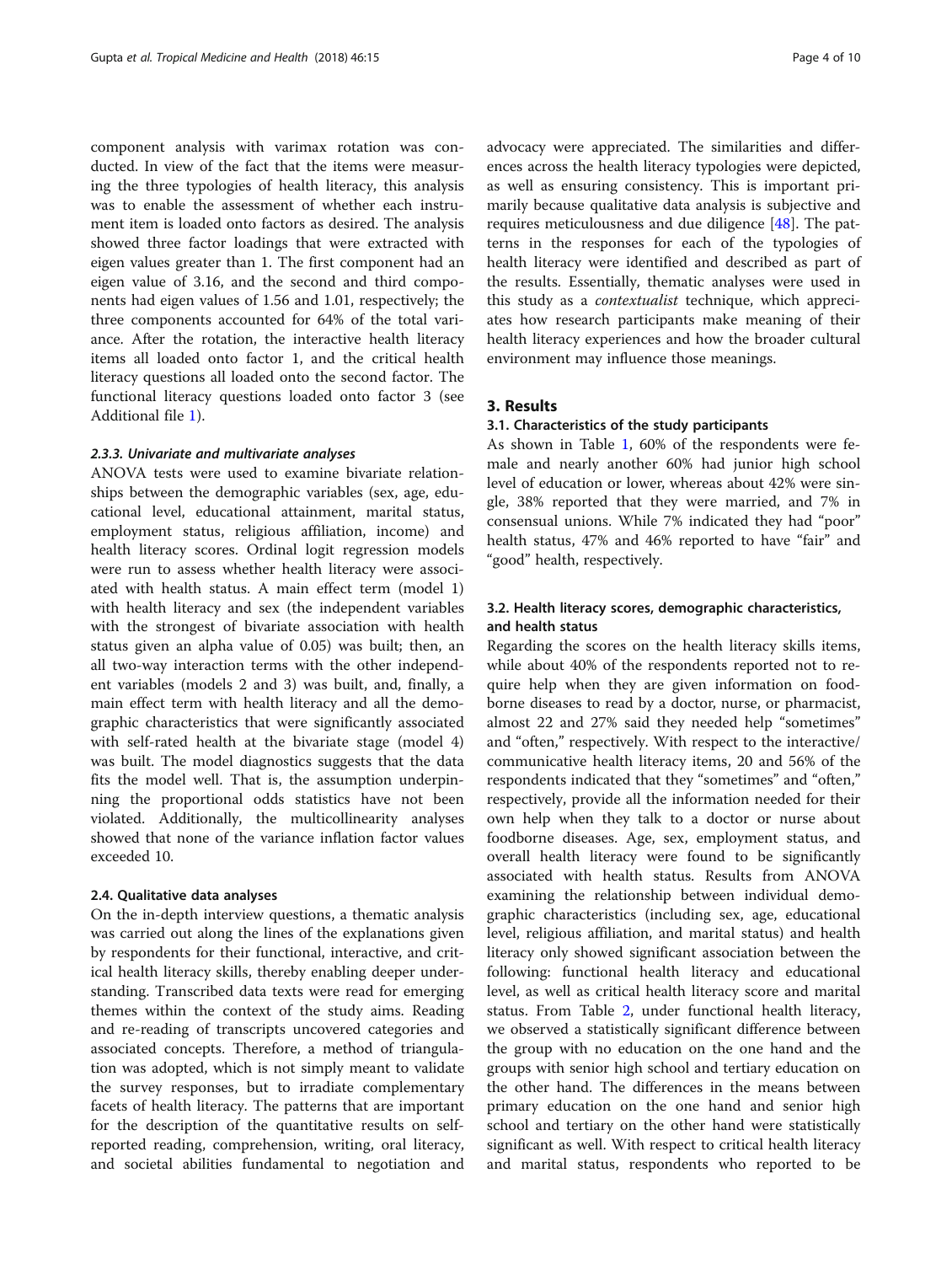<span id="page-4-0"></span>Table 1 Characteristics of the study participants

| Variables                 | Valid frequency (N) | Valid percent (%) |
|---------------------------|---------------------|-------------------|
| Sex                       |                     |                   |
| Female                    | 242                 | 60.3              |
| Male                      | 159                 | 39.7              |
| Educational level         |                     |                   |
| No education              | 38                  | 9.5               |
| Primary                   | 49                  | 12.2              |
| Junior high school        | 152                 | 37.9              |
| Senior high school        | 132                 | 32.9              |
| Tertiary                  | 30                  | 7.5               |
| Educational attainment    |                     |                   |
| No education              | 37                  | 9.2               |
| Primary not completed     | 32                  | 8.0               |
| Primary completed         | 17                  | 4.2               |
| Junior high not completed | 49                  | 12.2              |
| Junior high completed     | 90                  | 22.4              |
| Senior high not completed | 73                  | 18.2              |
| Senior high completed     | 70                  | 17.5              |
| Tertiary not completed    | 8                   | 2.0               |
| Tertiary completed        | 25                  | 6.2               |
| Marital status            |                     |                   |
| Single                    | 167                 | 41.6              |
| Consensual union          | 29                  | 7.2               |
| Divorced                  | 32                  | 8.0               |
| Separated                 | 22                  | 5.5               |
| Married                   | 151                 | 37.7              |
| Employment status         |                     |                   |
| Unemployed                | 105                 | 26.2              |
| Employed                  | 296                 | 73.8              |
| Religious affiliation     |                     |                   |
| No religion               | 96                  | 23.9              |
| Christian                 | 274                 | 68.3              |
| Muslim                    | 27                  | 6.7               |
| Traditionalist            | 4                   | 1.0               |
| Self-rated health         |                     |                   |
| Poor                      | 27                  | 6.7               |
| Fair                      | 189                 | 47.1              |
| Good                      | 185                 | 46.1              |

single are statistically different from those who reported their marital status as consensual union.

In model 1 (Table [3](#page-5-0)), only the overall health literacy variable was significantly associated with self-rated health (0.041;  $p < 0.05$ ). In model 2, we found significant interaction terms between health literacy and sex. Specifically, the interaction effects indicated ordered logodds of 0.051 ( $p < 0.05$ ) for overall health literacy and males. The interaction terms specified in model 3 for overall health literacy and individual characteristics that were significantly related with health status at the bivariate stage did not yield any statistically significant relationships. Model 4 shows that overall health literacy and employment status are significantly associated with selfrated health. The coefficient  $(0.034; p < 0.05)$  for overall health literacy is indicative of higher rating for self-rated health. For employment status, respondents who were unemployed had a coefficient of − 0.487, p < 0.05, which means the unemployed had a lower rating on the subjective health assessment.

#### 3.3. In-depth interviews

The results of the in-depth interviews are presented as themes and sub-themes for each of the typologies of health literacy. The explanations for responses on functional literacy—the need for help with reading or comprehending information provided by medical personnel about foodborne diseases—yielded three main themes: factors associated with perception regarding medical personnel, individual personal abilities, and presence or absence of social capital. Regarding factors associated with perception on medical personnel, respondents who mostly required help with reading, comprehension, and completion of hospital documents indicated that the information they are provided is purely medical and, therefore, with no or limited educational status, they needed doctors and nurses to help them. Factors related to individual abilities were with regard to the respondents' capability to write, read, and level of comprehension. A participant explained his positive functional ability as follows:

I can do it myself. I can read and write and understand everything because I went to Junior High School. I developed how to write my name and other things so I do not need help to fill forms or to understand any information [Male, aged 37]

Social capital was another important theme regarding functional health literacy. Some respondents who needed some form of help with comprehending health information or completing hospital forms relied on neighbors, friends, and family. But it is worth noting that not all got help in this regard, even if they needed it.

Explanations on responses for interactive/communicative literacy—their oral and interactive skills with medical professionals—generated two themes: (1) factors associated with perceptions regarding medical personnel and (2) quest to remain healthy. Concerns emerging from factors associated with perceptions on medical personnel include the following: perceived impatience of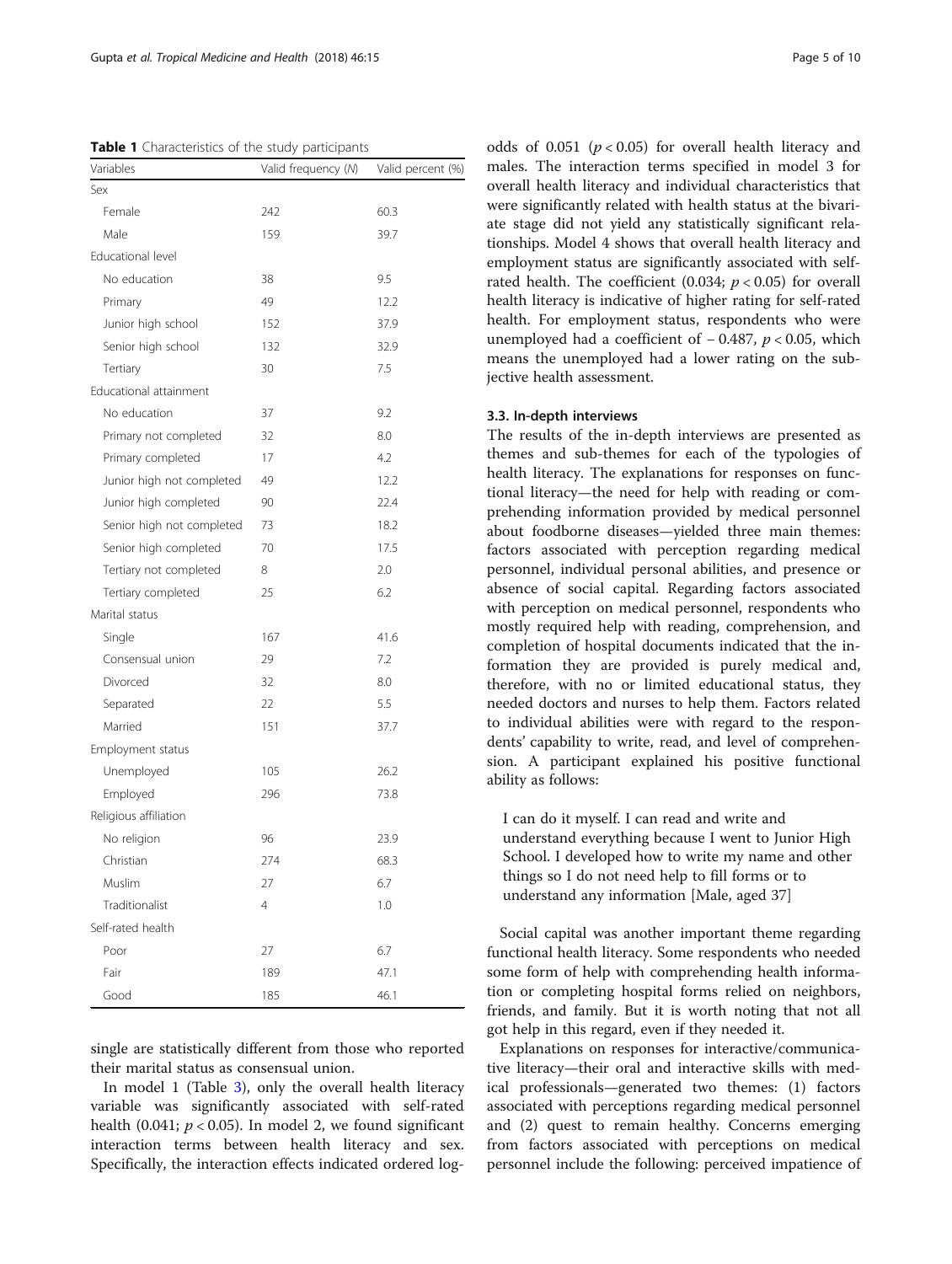| Functional health literacy |                       | Critical health literacy |           |                    |                    |                       |           |
|----------------------------|-----------------------|--------------------------|-----------|--------------------|--------------------|-----------------------|-----------|
| (I) Educational level      | (J) Educational level | Mean difference (I-J)    | $P$ value | (I) Marital status | (J) Marital status | Mean difference (I-J) | $P$ value |
| No education               | Primary               | $-0.0601$                | 1.000     | Single             | Consensual union   | 1.8102                | 0.032     |
|                            | Junior high           | 0.7186                   | 0.472     |                    | Divorced           | 0.1546                | 0.999     |
|                            | Senior high           | 1.6763                   | 0.001     |                    | Separated          | 0.3221                | 0.992     |
|                            | Tertiary              | 1.7378                   | 0.022     |                    | Married            | 0.1534                | 0.993     |
| Primary                    | No education          | 0.0601                   | 1.000     | Consensual union   | Single             | $-1.8102$             | 0.032     |
|                            | Junior high           | 0.7788                   | 0.271     |                    | Divorced           | $-1.6555$             | 0.244     |
|                            | Senior high           | 1.7364                   | 0.000     |                    | Separated          | $-1.4881$             | 0.463     |
|                            | Tertiary              | 1.798                    | 0.008     |                    | Married            | $-1.6568$             | 0.068     |
| Junior high                | No education          | $-0.7186$                | 0.472     | Divorced           | Single             | $-0.1546$             | 0.999     |
|                            | Primary               | $-0.7788$                | 0.271     |                    | Consensual union   | 1.6555                | 0.244     |
|                            | Senior high           | 0.9577                   | 0.006     |                    | Separated          | 0.1674                | 1.000     |
|                            | Tertiary              | 1.0192                   | 0.201     |                    | Married            | $-0.0013$             | 1.000     |
| Senior high                | No education          | $-1.6763$                | 0.001     | Separated          | Single             | $-0.3221$             | 0.992     |
|                            | Primary               | $-1.7364$                | 0.000     |                    | Consensual union   | 1.4881                | 0.463     |
|                            | Junior high           | $-0.9577$                | 0.006     |                    | Divorced           | $-0.1674$             | 1.000     |
|                            | Tertiary              | 0.0615                   | 1.000     |                    | Married            | $-0.1687$             | 0.999     |
| Tertiary                   | No education          | $-1.7378$                | 0.022     | Married            | Single             | $-0.1534$             | 0.993     |
|                            | Primary               | $-1.798$                 | 0.008     |                    | Consensual union   | 1.6568                | 0.068     |
|                            | Junior high           | $-1.0192$                | 0.201     |                    | Divorced           | 0.0013                | 1.000     |
|                            | Senior high           | $-0.0615$                | 1.000     |                    | Separated          | 0.1687                | 0.999     |

<span id="page-5-0"></span>

| Table 2 Univariate analysis of variance of the relationship between demographic characteristics and health literacy scores: multiple |  |
|--------------------------------------------------------------------------------------------------------------------------------------|--|
| comparisons (post hoc tests)                                                                                                         |  |

Other independent variables controlled for include sex, age, and religious affiliation

# Table 3 Ordinal logistic regression of self-rated health status

| Variables                             | Categories                              | Model 1             | Model 2             | Model 3              | Model 4             |
|---------------------------------------|-----------------------------------------|---------------------|---------------------|----------------------|---------------------|
|                                       |                                         | Ordered<br>log-odds | Ordered<br>log-odds | Ordered I<br>og-odds | Ordered<br>log-odds |
| Self-rated health                     | Poor                                    | $-2.124***$         | $-1.973***$         | $-2.274***$          | $-2.212***$         |
|                                       | Fair                                    | $0.668*$            | $0.818**$           | $0.670*$             | 0.731               |
| Overall health literacy               | Health literacy                         | $0.041*$            |                     |                      | $0.034*$            |
| Sex                                   | Female                                  | $-0.279$            |                     |                      | $-0.306$            |
|                                       | Male (ref)                              |                     |                     |                      |                     |
| Sex and overall health literacy       | Femalexhealth literacy                  |                     | 0.034               | $-0.019$             |                     |
|                                       | Malexhealth literacy                    |                     | $0.051*$            | 0.000                |                     |
| Health literacy and age               |                                         |                     |                     | 0.001                |                     |
| Health literacy and employment status | Health literacy and unemployed<br>0.001 |                     |                     |                      |                     |
| Health literacy and employment status | Health literacy and employed            |                     |                     | 0.027                |                     |
| Age                                   |                                         |                     |                     |                      | 0.009               |
| Employment status                     | Unemployed                              |                     |                     |                      | $-0.487*$           |
|                                       | Employed (ref)                          |                     |                     |                      |                     |

\*\*\* $P < 0.001$ ; \*\* $P < 0.005$ ; \* $P < 0.05$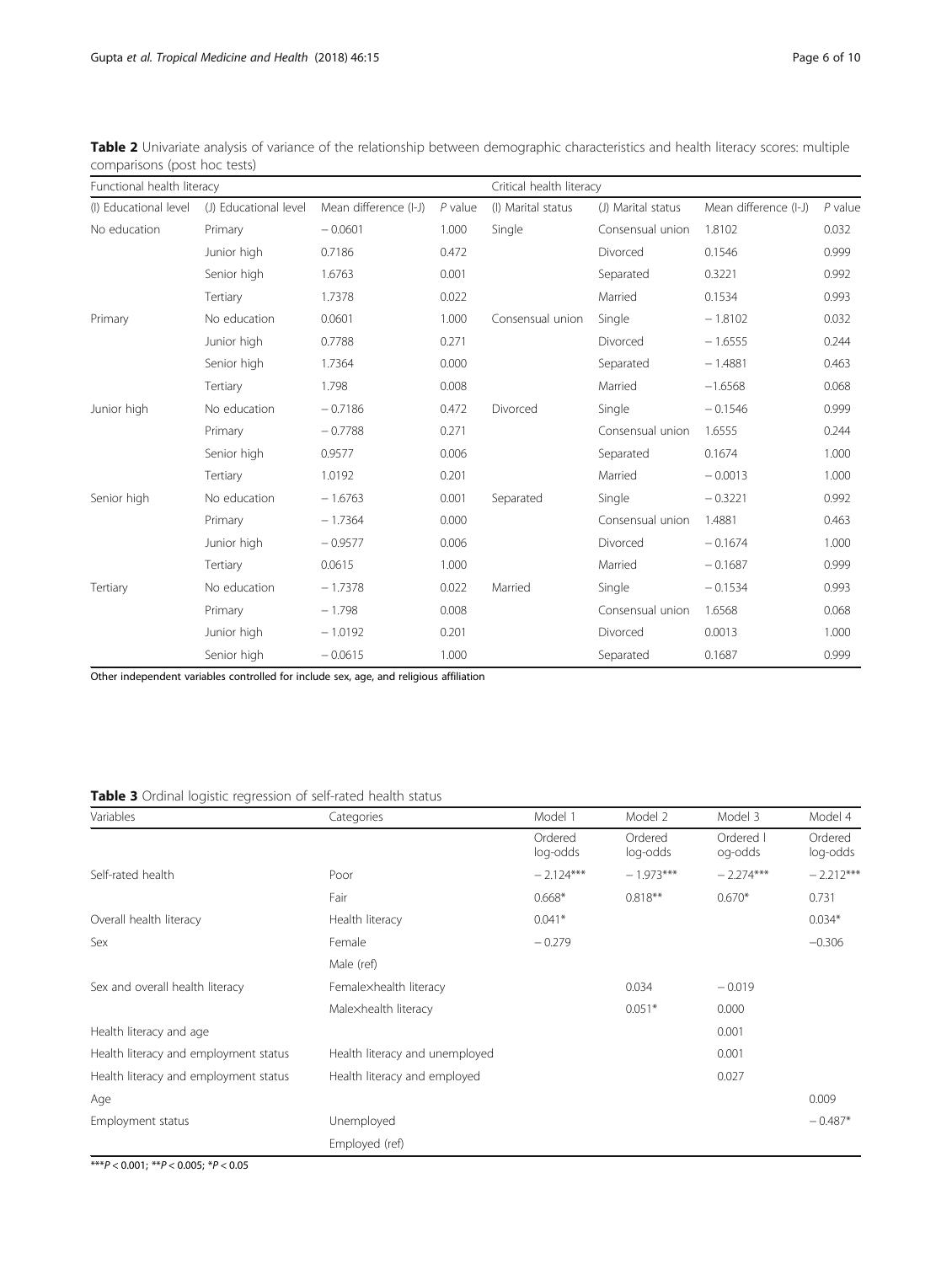doctors and nurses, perceived professional gap between medical staff and clients/patients, and perceived unfriendliness of medical staff. Respondents suggested that the exercise of their interactive skills is predicated on whether or not they think of the medical professional as having enough patience to discuss concerns and explain ambiguous information. A respondent described and speculated the perceived unfriendly demeanor of some doctors:

"Sometimes I ask [questions], and sometimes I don't ask [questions]. I first look at the person [that is, the doctor or nurse] before I talk. Whether he or she is receptive or not... Some doctors and nurses are not friendly at all and might insult you…" [Female, aged 59]

Other respondents who saw the need to communicate more effectively with doctors and nurses on foodborne diseases mainly indicated their quest to remain healthy. They reported that the opportunity to be with a doctor or nurse should not be wasted, and there is the need to ask all questions one has as well as provide all the needed information. By so doing, one is likely to (1) avoid making mistakes that caused the sickness from a foodborne disease, (2) get the right prescription, and (3) understand all the causes of various foodborne diseases.

The themes emerging for critical health literacy—their attitudes and desire to seek information about foodborne diseases and be analytical about such information—are the following: perceived sacrosanct nature of expert opinion, factors related to personal life, and reliance on mass media. In relation to whether the respondents thought carefully about whether information on foodborne diseases make sense in a particular way, some respondents did not see the need to think about it at all because the information coming from the "experts" was perceived as sacrosanct. Others thought that it was necessary to think about health information and question doctors' decision. While some pointed to mistakes made by medical staff that has resulted in the demise of relatives and friends, others simply said that medical personnel cannot be fully trusted. On factors related to personal life, respondents who sometimes and often carefully think about information on foodborne diseases and question doctors' advice intimated that personal life experience, such as having had the disease previously or a family member or friend's experience, is enough to compel critical examination of health information. On the other hand, participants who do not carefully think about foodborne disease information provided to them mentioned personal life issues like work schedule and busy schedule with house chores as reasons for not paying attention to health information. The sub-theme of reliance on mass media was mainly in response to whether or not respondents deliberately seek information about foodborne diseases. The radio and television were the sources of information on foodborne diseases.

# 4. Discussion

This study found associations between higher health literacy and demographic variables such as higher education level and marital status (respondents who reported to be single and those in a consensual union). Specifically, although functional literacy is relatively low in James Town, we found a positive association between educational level and functional health literacy. That is, higher education is associated with higher functional health literacy. Additionally, the study found a direct positive relationship between health literacy and health status, and demographic variables such as age, sex, employment status, and overall health literacy were significantly associated with self-rated health status. The association between health literacy and self-rated health varies significantly between the sexes. Therefore, males with higher health literacy had higher rating on selfrated health in comparison to their female counterparts.

A tool was developed to understand three typologies of health literacy, namely functional, communicative/ interactive, and critical health literacy among the urban poor. The reliability and validity analyses of the instrument showed satisfactory indices. The internal consistency measures of the scale and subscales were good, although a couple of the subscales were adequate. Subsequent measures may have to initially engage the community and its opinion leaders for improving the nature of questions as exemplified by Chinn and McCarthy [[37\]](#page-9-0) in their project design for All Aspect of Health Literacy Scale. This may help achieve excellent internal consistency across all subscales.

Regarding our findings on education and health literacy, the means score of functional health literacy increased with educational level. That is, the higher one's educational level, the higher one's functional health literacy score, in consonance with Bann et al.'s  $[26]$  $[26]$  $[26]$  findings. Therefore, those with senior high school and tertiary level education were more likely not to require help in completing official documents in the hospital and were more likely not to need someone to help them comprehend information given to them by the doctor, nurse, or pharmacist on foodborne diseases. This finding is supported and further illuminated by the in-depth interview results, especially with the theme "individual abilities" one's ability to read, write, and comprehend text, which is a function of educational level. This is consistent with the findings in the literature that people with lower educational level show lower health literacy skills compared with people with higher education [\[27\]](#page-9-0) partly due to limited comprehension of health information as well as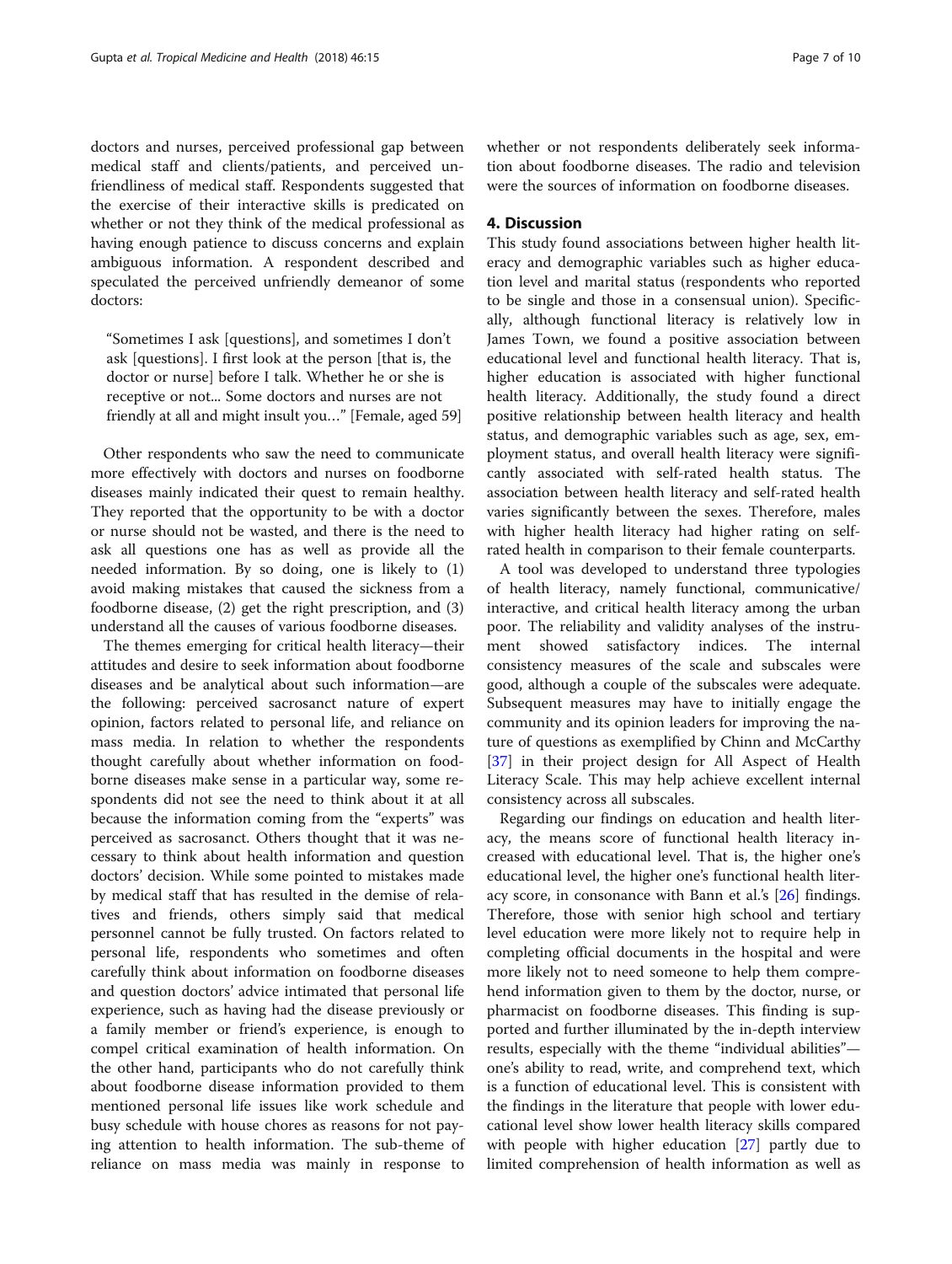<span id="page-7-0"></span>inadequate understanding of medical instructions [\[29](#page-9-0)]. This is further testament to the affirmation that low health literacy is both a personal inadequacy issue as well as indicative of underprivileged social status [\[27](#page-9-0)].

The in-depth interview results on personal abilities and respondents' perception about medical professionals are critical in understanding health literacy. Clearly, respondents who (1) trust their doctors/nurses and (2) perceive their doctors and nurses as friendly, willing to help, patient, and not condescending were more willing to engage their medical professional. While we do not intend to necessarily make policy prescriptions on this exploratory study, this finding (1) shows the need for health professionals to be proficient at all times and (2) elucidates Chinn and McCarthy's [[37\]](#page-9-0) suggestion for health care providers to be cautious so as not to assume uniformity in health literacy among community members. Although we did find communicative and critical health literacy scores to be significantly different across educational levels, on the individual measures for critical health literacy, respondents with higher education indicated the possibility of questioning their doctor or nurse's advice on foodborne diseases based on their own research/findings, as illustrated by both quantitative and qualitative results. Therefore, the pathways by which health literacy in the area of foodborne diseases may mediate educational level and foodborne diseases outcome are still a fertile research ground worthy of further exploration.

The self-rated health of respondents was significantly associated with overall health literacy after adjusting for demographic characteristics. Specifically, self-rated health status was positively related to health literacy as illustrated in other studies [[28,](#page-9-0) [29\]](#page-9-0). That implies that the more individuals are able to give doctors and nurses (1) all the information they need to help them, (2) ask all the questions they need to ask, and (3) make sure anything they do not understand is explained to them, the more likely it is for better health outcomes. Additionally, the more people like to find out lots of different information about their health regarding foodborne diseases, think carefully about whether health information on foodborne diseases makes sense, and question their doctor or nurse's advice on foodborne diseases based on their own research/findings, better health ratings are expected. Such skills are needed to function effectively in health care settings [[24](#page-9-0)] and are more likely to stretch from personal health management to social determinants of health [\[42](#page-9-0)], thereby positively influencing health status. The overall health literacy variable assessed oral literacy and societal skills fundamental to negotiation and advocacy [\[43](#page-9-0)], and the results seem to suggest that individuals with more of such skills have better health status because they employ such abilities during their interactions with medical personnel.

# 4.1. Limitations

This study has a few limitations worth noting. First, the functional, interactive, and critical health literacy measures designed for the individual level analyses are inadequate to expound the complexities in the linkage between health literacy and health outcomes cognizant of the macro level factors inherent to health literacy, which include the healthcare system and other social and environmental elements [\[31\]](#page-9-0). Secondly, health literacy may be significantly associated with unobserved variables that were not controlled for in our models. These may include ethnicity, type of employment, and specific food variables (access to food—availability of household food, affordability of food vended, and the extent of patronage of different food sources). Thirdly, while the use of subjective health status is a universally accepted measure of health, an objective assessment of the health status of respondents with specific emphasis on foodborne disease may have shown a more direct link between health literacy on foodborne diseases and the prevalence of foodborne illnesses in James Town.

## 5. Conclusion

Ghana experiences high incidence of foodborne diseases. An urban poor settlement known to have high prevalence of foodborne diseases was chosen for this study. In this paper, we have illustrated that, in general, health literacy is demographically differentiated and related with health status in James Town. An improvement in functional, communicative, and critical health literacy in the area of foodborne diseases has the potential of improving the well-being of the people. This study has evidently shown the positive linkages between higher educational level and functional health literacy and has also demonstrated the direct positive relationship between health literacy and health status controlling for covariates. Given the perceptions of individuals regarding interactions with health practitioners, health professionals during dealings with clients should not assume uniformity of knowledge or actions among the poor.

# Appendix

The questions on the health literacy typologies are as follows:

Functional literacy:

- How often do you need someone to help you when you are given information on foodborne diseases to read by your doctor, nurse, or pharmacist?
- When you need help to understand information about foodborne diseases, can you easily get someone to assist you?
- Do you need help to fill in official documents at the hospital or clinic?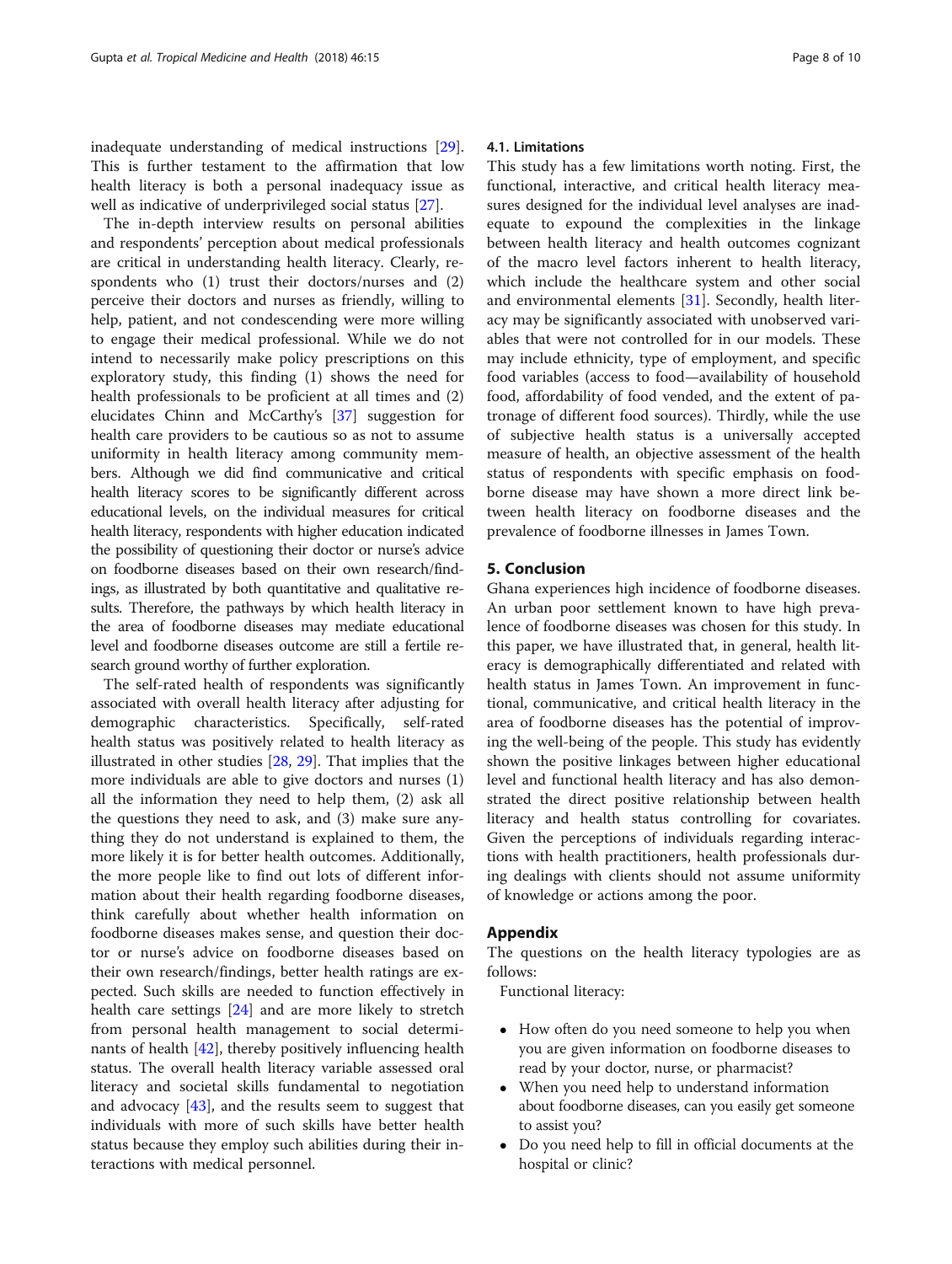<span id="page-8-0"></span>Interactive/communicative literacy:

- When you talk to a doctor or nurse about foodborne diseases, do you give them all the information they need to help you?
- When you talk to a doctor or nurse about foodborne diseases, do you ask all the questions you need to ask?
- When you talk to a doctor or nurse about foodborne diseases, do you make sure they explain anything that you do not understand?

# Critical literacy

- Are you someone who likes to find out lots of different information about your health regarding foodborne diseases?
- How often do you think carefully about whether health information on foodborne diseases makes sense in a particular situation?

Are you the sort of person who might question your doctor or nurse's advice on foodborne diseases based on your own research/findings?

# Additional file

[Additional file 1:](https://doi.org/10.1186/s41182-018-0097-6) Instrument Item Scores and Principal Component Analysis Factor Loadings. (DOCX 14 kb)

#### Abbreviations

ANOVA: Analysis of variance; DALYs: Disability adjusted life years; REALM-R: Rapid estimate of adult literacy in medicine; TOFHLA: Test of functional health literacy in adults; WHO: World Health Organization

#### Acknowledgements

We are very grateful to the community leaders and research participants in the study area for their involvement in this study. We thank the research assistants for their contribution and dedication to this project. We also owe colleagues a depth of gratitude for providing constructive comments, which have contributed to reshaping this paper.

#### Funding

This research was funded by the Academic Enrichment Fund program at Delaware State University.

# Availability of data and materials

The datasets collected and analyzed during the current study are available from the corresponding author on reasonable request.

#### Authors' contributions

SG, RT, and SE secured the funding for the project and assisted with the conceptualizing of the study. RT and JB supervised the data collected. SG, RT, JB, and SE reviewed the literature, analyzed data, and discussed the findings. All authors wrote, read, and proofread the draft manuscripts. All authors approved the final manuscript.

#### Competing interest

The authors declare that they have no competing interests.

#### Ethics approval and consent to participate

This study's researchers obtained ethics approval from the Institutional Review Board of Delaware State University, Dover, Delaware, USA. All

protocols for the study were assessed and approved. This approval was partially dependent on an approval we acquired from the local authorities in the study site.

#### Consent for publication

Through the consent forms, which were signed by the research participants, we obtained permission to publish the findings of the study without individual or personal data identifiers.

# Publisher's Note

Springer Nature remains neutral with regard to jurisdictional claims in published maps and institutional affiliations.

#### Author details

<sup>1</sup>Department of Public Health, Delaware State University, Dover, DE 19901, USA. <sup>2</sup>Global Societies Program, Delaware State University, 1200 North DuPont Highway, Dover, DE 19901, USA. <sup>3</sup>School of Continuing and Distance Education, University of Ghana, Legon, Accra, Ghana. <sup>4</sup>Kampala International University, P.O Box 20000, Kampala, Uganda. <sup>5</sup>Department of Agriculture and Natural Resources, Delaware State University, Dover, DE 19901, USA.

## Received: 2 March 2018 Accepted: 6 May 2018 Published online: 15 May 2018

#### References

- 1. Low WY, Jani R, Halim HA, Alias AA, Moy FM. Determinants of food hygiene knowledge among youths: a cross-sectional online study. Food Control. 2016;59:88–93. <https://doi.org/10.1016/j.foodcont.2015.04.032>.
- 2. Curtis D, Hill A, Wilcock A, Charlebois S. Foodborne and waterborne pathogenic bacteria in selected Organisation for Economic Cooperation and Development (OECD) countries. J Food Sci. 2014;79:10. [https://doi.org/10.](https://doi.org/10.1111/1750-3841.12646) [1111/1750-3841.12646](https://doi.org/10.1111/1750-3841.12646).
- 3. Woh PY, Thong KL, Behnke JM, Lewis JW, Zain SNM. Evaluation of basic knowledge on food safety and food handling practices amongst migrant food handlers in Peninsular Malaysia. Food Control. 2016;70:64–73.
- 4. World Health Organization (WHO). Initiative to estimate the global burden of foodborne diseases: information and publications. WHO Global Observatory for eHealth. 2014. <http://www.who.int/goe/en/>. Accessed 28 Nov 2014.
- 5. World Health Organization. WHO estimates of the global burden of foodborne diseases: foodborne disease burden epidemiology reference group 2007-2015.
- 6. Lopman BA, Steele D, Kirkwood CD, Parashar UD. The vast and varied global burden of norovirus: prospects for prevention and control. PLoS Med. 2016; 13:4. <https://doi.org/10.1371/journal.pmed.1001999>.
- 7. Institute for Health Metrics and Evaluation. Global Burden of Disease Study 2016 (GBD 2016) Data Resources. Global Health Data Exchange. 2016. [http://](http://ghdx.healthdata.org/gbd-2016) [ghdx.healthdata.org/gbd-2016](http://ghdx.healthdata.org/gbd-2016). Accessed 13 Apr 2018.
- 8. Ogbo FA, Nguyen H, Naz S, Agho KE, Page A. The association between infant and young child feeding practices and diarrhoea in Tanzanian children. Tropical Medicine and Health. 2018;46:1. [https://doi.org/10.1186/](https://doi.org/10.1186/s41182-018-0084-y) [s41182-018-0084-y.](https://doi.org/10.1186/s41182-018-0084-y)
- 9. Odeyemi OA. Public health implications of microbial food safety and foodborne diseases in developing countries. Food Nutr Res. 2016;60:1. <https://doi.org/10.3402/fnr.v60.29819>.
- 10. Kunadu APH, Ofosu DB, Aboagye E, Tano-Debrah K. Food safety knowledge, attitudes and self-reported practices of food handlers in institutional foodservice in Accra. Ghana Food Control. 2016;69:324–30. [https://doi.org/](https://doi.org/10.1016/j.foodcont.2016.05.011) [10.1016/j.foodcont.2016.05.011.](https://doi.org/10.1016/j.foodcont.2016.05.011)
- 11. Odeyemi OA, Bamidele FA. Harnessing the potentials of predictive microbiology in microbial food safety and quality research in Nigeria. Future Science OA. 2016;2:1. <https://doi.org/10.4155/fso.15.91>.
- 12. Ghana Health Services (2017a). Annual Report. 2016. [https://www.](https://www.ghanahealthservice.org/downloads/GHS_ANNUAL_REPORT_2016_n.pdf) [ghanahealthservice.org/downloads/GHS\\_ANNUAL\\_REPORT\\_2016\\_n.pdf](https://www.ghanahealthservice.org/downloads/GHS_ANNUAL_REPORT_2016_n.pdf). Accessed 04 Oct 2017.
- 13. Ghana Health Services (2017b). The Health Sector in Ghana: Facts and Figures. 2017. [https://www.ghanahealthservice.org/ghs-item-details.](https://www.ghanahealthservice.org/ghs-item-details.php?cid=5&scid=55&iid=128) [php?cid=5&scid=55&iid=128](https://www.ghanahealthservice.org/ghs-item-details.php?cid=5&scid=55&iid=128). Accessed 21 Nov 2017.
- 14. Osei-Tutu B, Anto F. Trends of reported foodborne diseases at the Ridge Hospital, Accra, Ghana: a retrospective review of routine data from 2009– 2013. BMC Infect Dis. 2016;16:1. [https://doi.org/10.1186/s12879-016-1472-8.](https://doi.org/10.1186/s12879-016-1472-8)